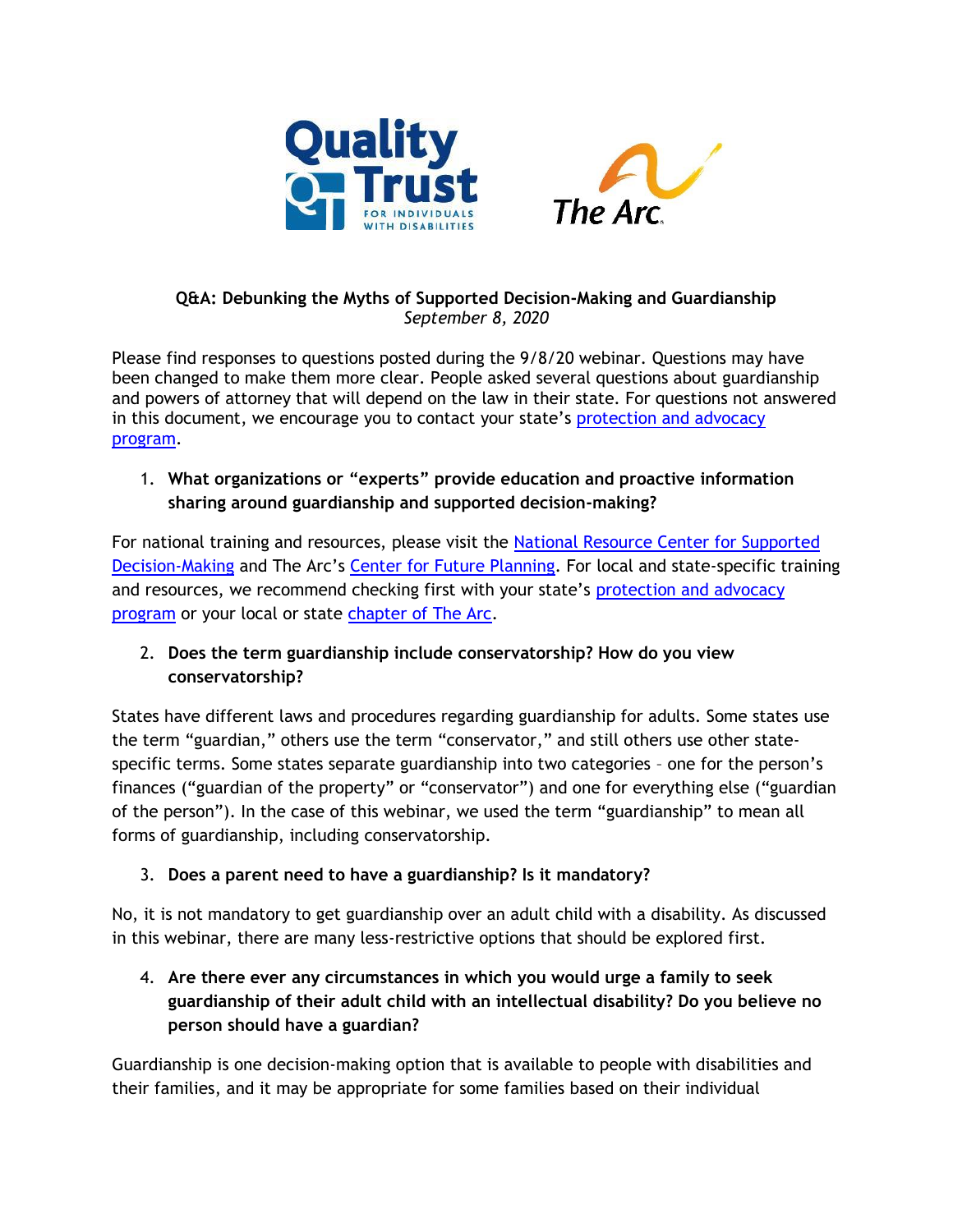circumstances. We emphasize, though, that it is not the only option, even though it is sometimes presented to families as their only option. In addition, it is by far the most restrictive of the options, removing a person's ability to make their own decisions and taking away their ability to exert control over many aspects of their life. Therefore, it is important for families to understand that there are many options and that guardianship should be considered as a last resort if none of the other options are appropriate.

## 5. **How can families avoid guardianship for people with severe disabilities?**

Many people with significant disabilities can use the less-restrictive options discussed in this webinar. In considering those options, it is important to honor the different ways in which people with disabilities may communicate, such as through augmentative and alternative communication, "behavior," gestures, etc.

6. **How can service providers support people with guardians to participate in less restrictive forms of decision-making when guardians typically control all important decisions?**

For service providers to confirm the scope of a guardian's authority, they should ask for and review the court order appointing the guardian. The guardian's authority is defined by that order and state law, and there is a role for service providers in supporting the person to dispute guardian's overreaching. In addition, service providers can support people under guardianship in restoration proceedings to get their guardianship limited or terminated. For an example of this team approach, please see [Suzie's Story](http://supporteddecisionmaking.org/impact-stories/freed-guardianship-kentucky-first-suzie-wins-her-rights-court-using-sdm#:~:text=Court%20Using%20SDM-,Freed%20From%20Guardianship%20A%20Kentucky%20First%3A%20Suzie%20Wins,Rights%20in%20Court%20Using%20SDM&text=Suzanne%20Heck%20wanted%20her%20rights,those%20like%20her%20in%20Kentucky) from Kentucky. It is also important to keep in mind that the [National Guardianship Association](https://www.guardianship.org/wp-content/uploads/2018/09/SupportedDecision_Making_PositionStatement.pdf) has recommended that guardians use principles of supported decision-making within guardianship.

## 7. **What if a guardian is only involved to sign documents annually or lives out of state and is not otherwise involved in the person's life?**

This question raises issues as to whether the guardian is adequately fulfilling their responsibilities according to best practices, based on National Guardianship Association [standards](https://www.guardianship.org/standards/) and [position statements.](https://www.guardianship.org/wp-content/uploads/2018/09/SupportedDecision_Making_PositionStatement.pdf) Depending on state law, the guardian also may not be satisfying their legal responsibilities.

#### 8. **Can an individual with a guardian prevent the guardian from accessing their financial records?**

The answer to this question depends on the scope of the guardianship and the particular state's law. For example, a medical guardian would likely not be authorized to access financial records without further order of the court.

9. **Can an individual who has been appointed a guardian become emancipated from the guardianship? How?**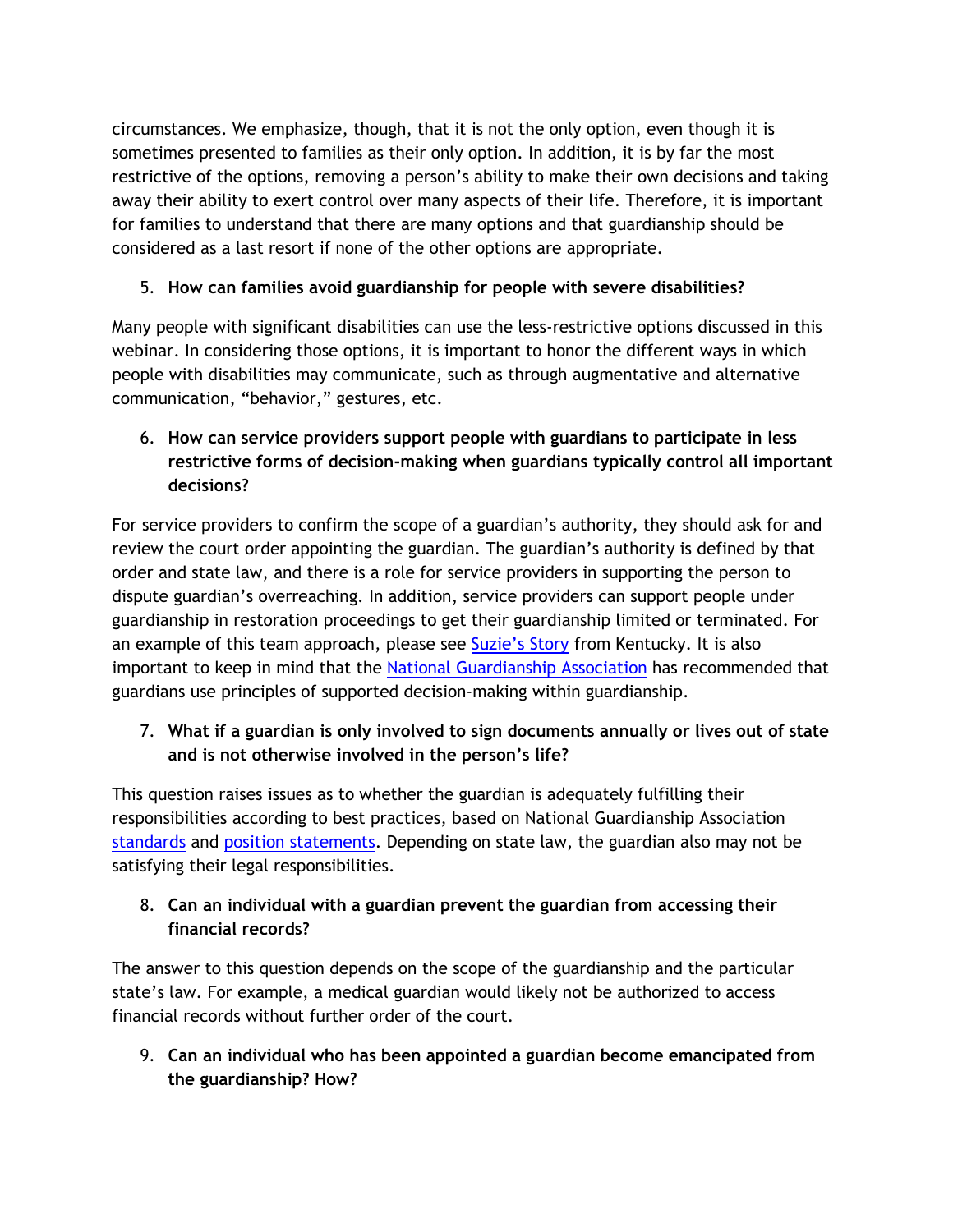Yes! People under guardianship can seek to have their rights restored by a court. Current guardians, family members, and supporters can help people do this. Exactly how will depend on the state's laws, rules, and procedures. For a resource on legal trends, please see the [report](https://www.americanbar.org/content/dam/aba/administrative/law_aging/restoration%20report.authcheckdam.pdf) of the ABA Commission on Law and Aging and the Virginia Tech Center for Gerontology. For examples of individual cases, please see ones from the [District of Columbia,](http://www.supporteddecisionmaking.org/impact-stories/freedom-ryan-king) [New York,](http://www.supporteddecisionmaking.org/state-review/new-york) [Virginia,](http://www.supporteddecisionmaking.org/state-review/virginia) [Massachusetts,](http://www.supporteddecisionmaking.org/state-review/massachusetts) [Kentucky,](http://www.supporteddecisionmaking.org/state-review/kentucky) [Maine,](http://www.supporteddecisionmaking.org/state-review/maine) and [Indiana,](http://www.supporteddecisionmaking.org/state-review/indiana) among others.

#### 10. **For parents who felt pushed into guardianship by schools, is it difficult to restore rights for a young adult as they are still maturing?**

While successfully restoring the rights of a person under guardianship who does not need it may take time and legal support, it is worth the effort. For examples of success stories, please see the response to Question 9.

#### 11. **What can supporters do if the guardian has Alzheimer's and is no longer appropriate to serve? Is a lawyer necessary?**

The answer depends on state law, procedure, and practice, so this question is best answered by someone in your state. In some states, the supporter can file a petition and ask that the guardian be replaced. In states that have guardian monitoring programs, the supporter can notify the monitoring program, and they should take action.

## 12. **Should aging parents who are guardians have their child without a disability appointed as guardian or power of attorney for their child with a disability?**

Aging parents should be thinking about their child's future decisions whether they are a guardian or not. Supporting your child with a disability to be as independent as possible and make as many decisions as possible may mean that it makes sense to restore their rights before or after a parent is no longer available to serve as guardian. The person with a disability can then use other, less restrictive options such as supported decision-making or a power of attorney to make their own decisions or voluntarily choose someone to make decisions for them. If restoration of rights is not appropriate, guardianship cannot be transferred to someone else through a power of attorney. The child without a disability or other family member must get permission from the court to be a co-guardian or be appointed as the successor guardian. The new guardian would file a petition with the court, and the court would likely hold a hearing to learn more about the request and then make a decision.

13. **If parents are concerned about family members who will take advantage of their child after they pass, how they can plan to express their concerns about giving family members decision-making authority through guardianship, a power of attorney, joint bank accounts, etc.?**

Please see the response to Question 12 when parents want to help the court identify who should replace them as guardian when they are no longer available. Parents who are not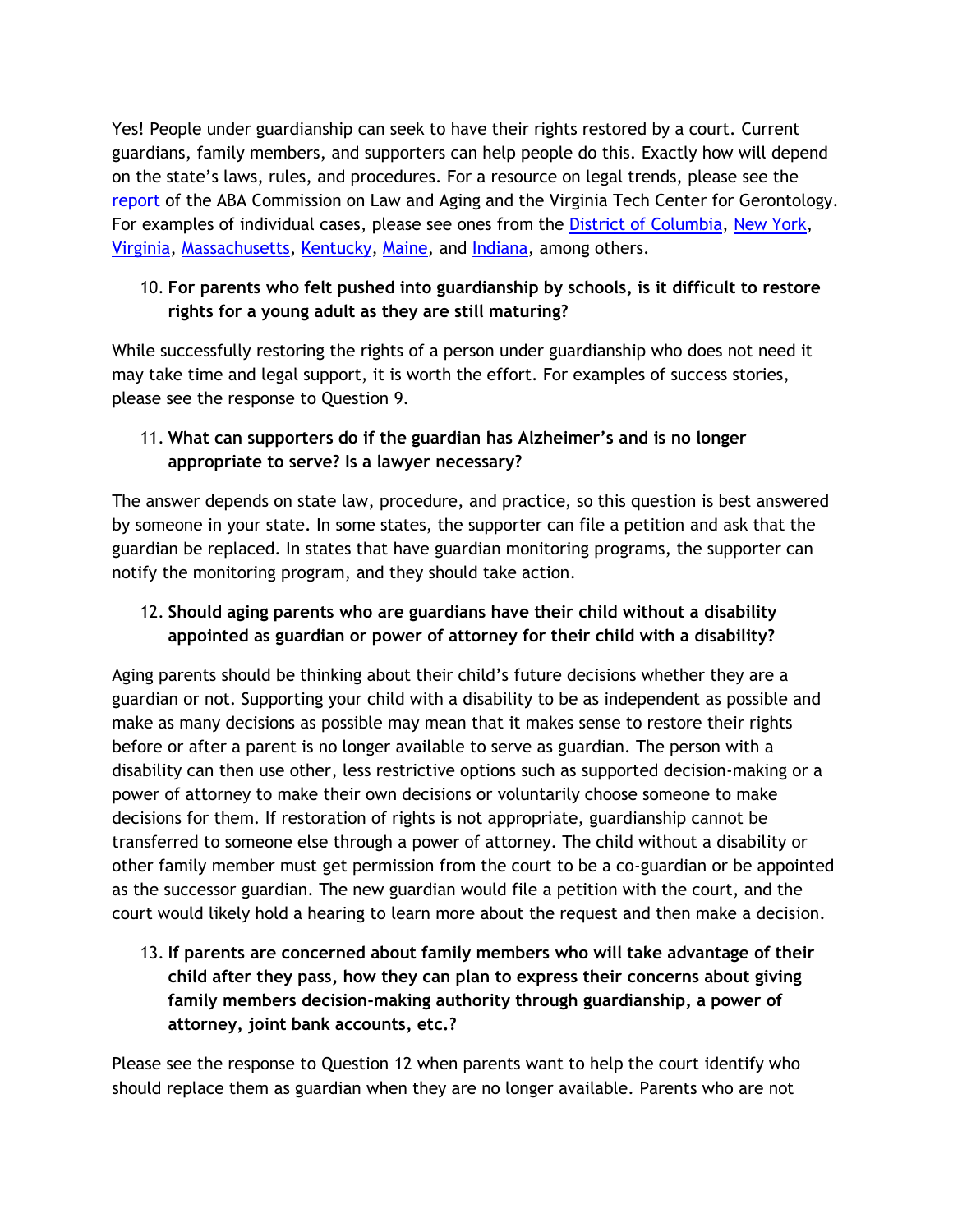guardians can support their adult children during their lives to recognize bad situations and people who mean them harm. They can also help their adult children create supported decision-making agreements and powers of attorney that identify trusted supporters. They also can help their adult children create powers of attorney that include safeguards, such as appointing multiple agents who serve as "checks and balances" to each other to make sure each does not take unfair advantage of their role or the person with a disability. These documents should be widely shared with people who need to know, such as family members, service providers, and doctors. Parents can also document their wishes and concerns for their child in a [Letter of Intent](https://futureplanning.thearc.org/assets/CFP-LOI-225742be9adf0a44017a713dd7ec0d7c2e79514bb29f592a45e4b446e02a52c4.pdf), available on The Arc's Center for Future Planning website.

#### 14. **Does a power of attorney require evaluations from a specialist?**

No, executing a power of attorney generally does not require an evaluation from a specialist. However, there may be cases where input from a supporting specialist will help enforce a power of attorney, such as when a prior specialist found that the person lacked capacity. In addition, a person cannot give someone authority to make decisions through a power of attorney if the court has already appointed a guardian to make those decisions. Therefore, if a person with a guardian wishes to execute a power of attorney, he/she will likely need an evaluation from a specialist to support a request that a court limit or terminate the guardianship first.

#### 15. **Is it best to have a lawyer set up a power of attorney?**

A person is not required to have a lawyer to set up a power of attorney (POA). However, it can be helpful in certain circumstances. POA laws vary by state, and publicly available, generic, or on-line POA forms are not always consistent with the law of the state in which the person is seeking to use them. Therefore, problems can arise with trying to legally enforce their use. For local and state-specific training and resources, we recommend checking first with your state's [protection and advocacy program.](https://www.ndrn.org/about/ndrn-member-agencies/)

## 16. **What kinds of decisions other than financial decisions can be covered by a general power of attorney?**

Depending on state law, general powers of attorney can cover decisions relating to insurance transactions, claims and litigation, personal and family maintenance (e.g., housing, education, etc.), services from governmental programs, tax matters, and other non-healthrelated decisions. State laws generally require a separate power of attorney for healthrelated decisions.

17. **Does a power of attorney for healthcare include authority for requesting and monitoring Home and Community-Based Medicaid Waiver and other support services?**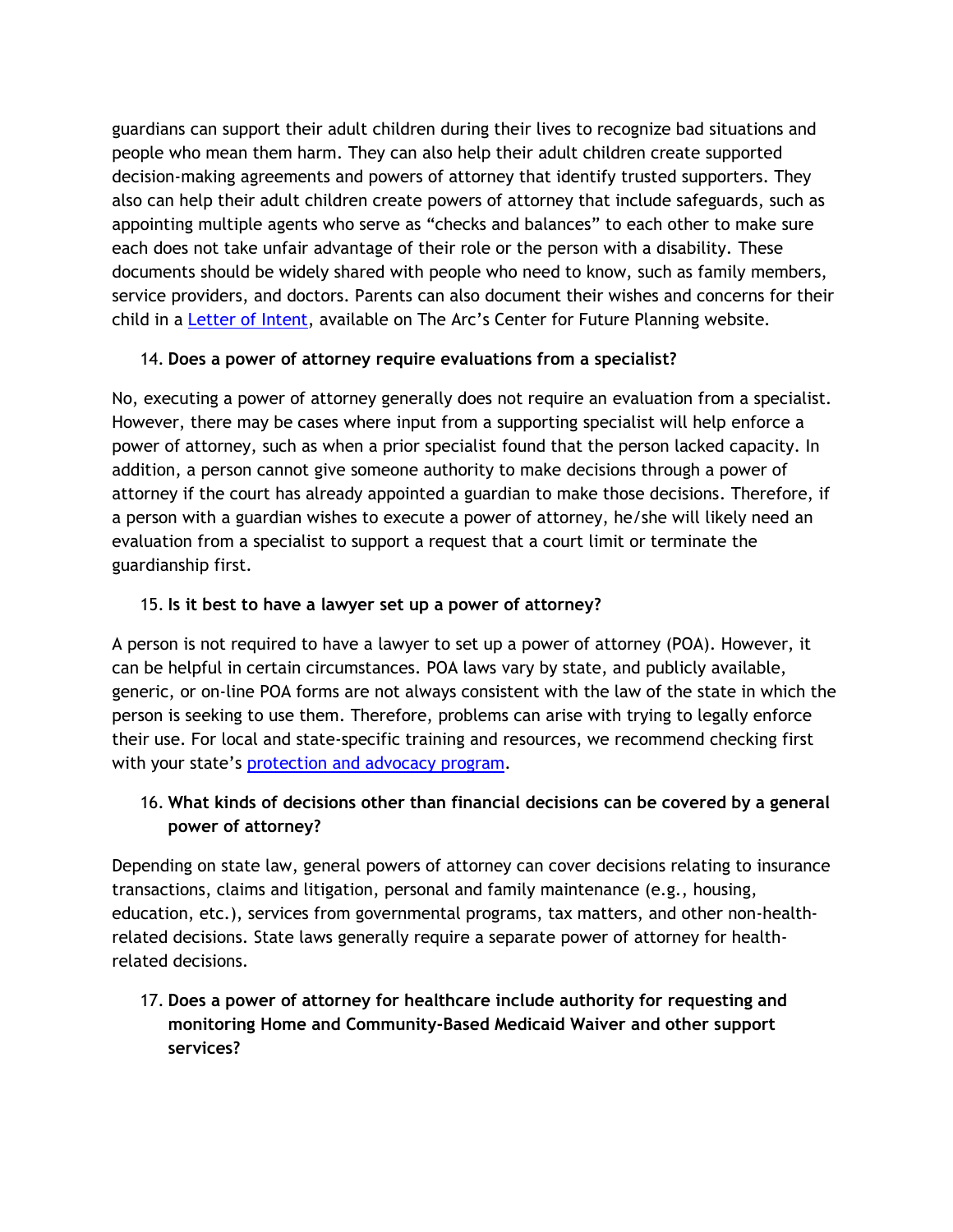Depending on state law, health care powers of attorney generally cover making medical treatment decisions when a person cannot make those decisions him/herself. Some Waiver services may be considered medical treatment, and so would be covered by the health care power of attorney, but some services may not be considered medical treatment. In practice, if a person wants someone to make decisions about their support services, the person should consider executing a general power of attorney that specifically covers support services.

#### 18. **How would a young person set up a power of attorney to allow their parent to participate in IEP meetings?**

An educational power of attorney is not necessary for a parent to participate in an IEP meeting. The Individuals with Disabilities Education Act, or IDEA, is the federal law that controls how schools provide special education services. Once a student become an adult according to their state's law, the rights that their parents had in the IDEA transfer to that student. However, even after rights under the IDEA transfer to an adult student, their parents must still receive all the same notices that the student is now required to receive. Therefore, parents should still receive an invitation to all their child's IEP meetings, and parents should still receive a written notice anytime the school wants to change or refuses to change their child's IEP services. These notices ensure parents will know about IEP meetings and can attend meetings with their child's permission. Parents will also know about any changes to their child's services, so they can talk to their child and support their child in discussing any concerns or taking steps to disagree with the school's actions. For adult students who want their parent to make educational decisions for them, students can create a power of attorney for educational decisions. Your state's [protection and advocacy program](https://www.ndrn.org/about/ndrn-member-agencies/) may be able to help if you have additional questions.

## 19. **Can a power of attorney override the decision of the individual, or does the individual have the right to revoke the power of attorney first?**

An "agent" under a power of attorney cannot override the decision of the person appointing them (the "principal"), unless the principal has been formally determined to lack the capacity to make the decision in question themselves. When a person signs a POA appointing someone else to make decisions for them, the person is not giving away their right to make decisions when they can and want to. Rather, they are appointing someone to make decisions for them too. Therefore, third parties should typically respect the decision of the person and not the agent under the power of attorney when there is a dispute between the person and their agent.

## 20. **What can a professional do if they are concerned that a person does not fully understand a consent form and, therefore, questions their ability to sign?**

It is important to always start from a place of "presuming capacity," or assuming that a person is able to make his/her own decisions. So, we would encourage the professional to first check themselves and make sure that they are not basing their concerns solely on a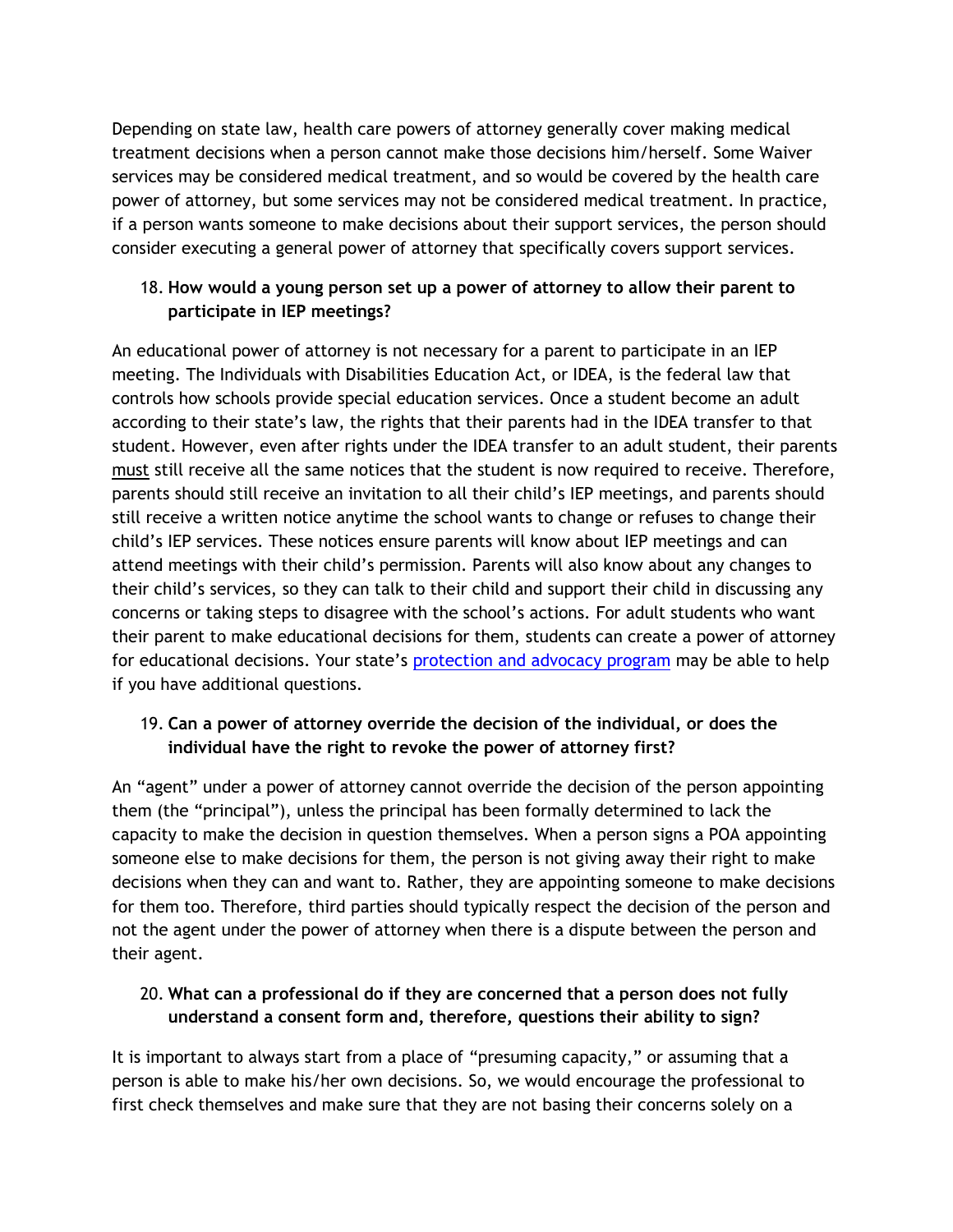person's IQ or diagnosis or ability to read legal jargon – none of which alone determine a person's ability to make decisions. The professional also should keep in mind that capacity is not "all or nothing." For example, the level of capacity necessary to sign a consent form for a complicated medical procedure would be different (and more) than the level of capacity necessary to sign a consent form for the release of medical information to a trusted supporter. Legal capacity operates along a continuum - some people are able to make certain decisions and not others, at some times and not others, and/or only if they get assistance in understanding the particular decision to be made. In addition, the professional should challenge him/herself and ask "what will it take" to support the person in understanding the consent form enough to knowingly and voluntarily sign it? For example, can it be explained in a different way, such as through pictures or plainer language? Is a trusted supporter better able to describe it in ways the person understands? Is the person being properly supported to ask questions and communicate decisions?

#### 21. **What is FERPA?**

FERPA stands for the Family Educational Rights and Privacy Act. It is the federal law that says that all school records about an individual student should be kept confidential, with some exceptions, and that parents have the right to access all educational records about their minor child.

## 22. **Can you share the studies related to negative outcomes for people who have decreased self-determination, including negative effects on self-esteem, physical and mental health, and life expectancy?**

Some examples include:

- Blanck P., & Martinis, J. G. (2015). The Right to Make Choices: The National Resource Center for Supported Decision-Making. Inclusion (3)1, 24-33.
- Bradley, V.. St. John, J., Bourne, M.L. (2019). National Core Indicators Data Brief: What Do NCI Data Reveal About the Guardianship Status of People with IDD? Retrieved from: [http://www.nationalcoreindicators.org/upload/core](http://www.nationalcoreindicators.org/upload/core-indicators/NCI_GuardianshipBrief_%20April2019_Final.pdf)[indicators/NCI\\_GuardianshipBrief\\_ April2019\\_Final.pdf](http://www.nationalcoreindicators.org/upload/core-indicators/NCI_GuardianshipBrief_%20April2019_Final.pdf)
- Deci, E. (1975). Intrinsic motivation. New York: Plenum Press.
- Powers, L.E., Geenen, S., Powers, J., Pommier-Satya, S., Turner, A., and Dalton, L. (2012). My Life: Effects of a Longitudinal, Randomized Study of Self-Determination Enhancement on the Transition Outcomes
- Salzman, L. (2010). Rethinking Guardianship (Again): Substituted Decision Making As a Violation of the Integration Mandate of Title II of the Americans with Disabilities Act. University of Colorado Law Review 81: 157-245.
- Salzman, L. (2011). New Perspectives on Guardians and Mental Illness: Guardianship for Persons with Mental Illness - A Legal and Appropriate Alternative? Saint Louis University Journal of Health Law and Policy 4: 279-329.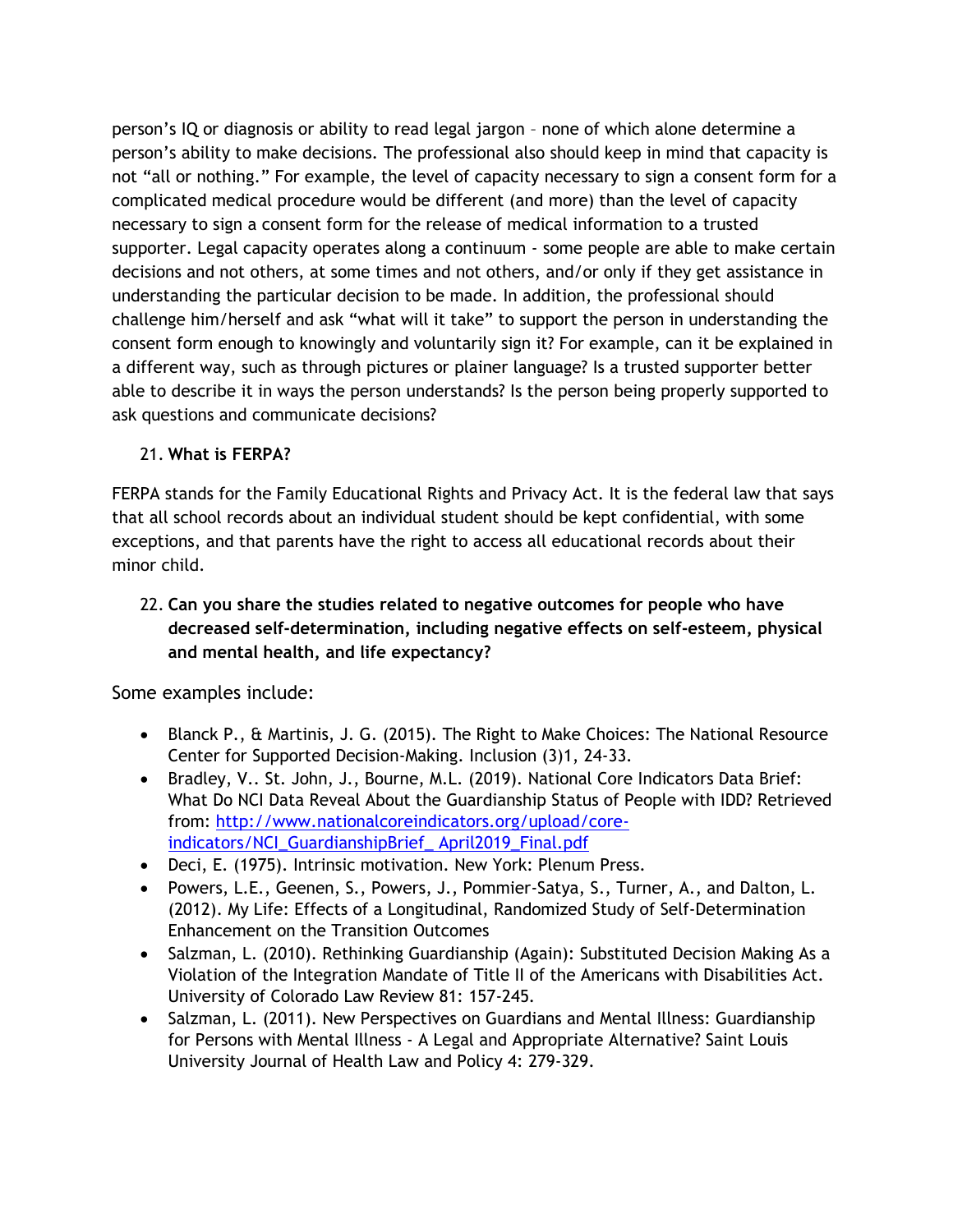- Shogren, K.A., Wehmeyer, M.L., Palmer, S.B., Rifenbark, G.G., and Little, T.D. (2015). Relationships Between Self-Determination and Postschool Outcomes for Youth with Disabilities. The Journal of Special Education 48(4): 256-267;
- Wehmeyer, M. and Palmer, S. (2003). Adult Outcomes for Students with Cognitive Disabilities Three-Years After High School: The Impact of Self-Determination. Education and Training in Developmental Disabilities 38(2): 131-144.
- Wehmeyer, M., Palmer, S., Agran, M., Mithaug, D., & Martin, J. (2000). Promoting causal agency: The Self-Determined Learning Model of Instruction. Exceptional Children, 66(4), 439–453.
- Winick, B. (1995). The Side Effects of Incompetency Labeling and the Implications for Mental Health Law. Psychology, Public Policy & Law, 1(1), 6-42.
- Wright, J. (2010). Guardianship for Your Own Good: Improving the Well-Being of Respondents and Wards in the USA. International Journal of Law and Psychiatry, 33(5- 6), 350-368.<http://dx.doi.org/10.1016/j.ijlp.2010.09.007>.

## 23. **Why shouldn't developmental tests be used as cognitive capability scales for decision-making?**

This question was addressed in the 2019 National Council on Disability (NCD) report, "[Turning](https://ncd.gov/sites/default/files/NCD_Turning-Rights-into-Reality_508_0.pdf)  [Rights Into Reality:](https://ncd.gov/sites/default/files/NCD_Turning-Rights-into-Reality_508_0.pdf) How Guardianship and Alternatives Impact the Autonomy of People with Intellectual and Developmental Disabilities," (see pages 21-25).

## 24. **How can or should states advance supported decision-making (e.g. financial, training, etc.)?**

Recommendations for how states can advance supported decision-making are included in the [2019 NCD report](https://ncd.gov/sites/default/files/NCD_Turning-Rights-into-Reality_508_0.pdf) (see pages 61-62).

# 25. **How can behavioral health agencies, schools, etc. empower and encourage decision-making as part of their services?**

There are many ways that agencies and service providers can encourage decision-making as part of their services. For example, in 2013, D.C. Public Schools incorporated supported [decision-making](https://dcps.dc.gov/page/supported-decision-making) into its transfer-of-rights policy for adult students in special education and created a supported decision-making form, with no change in state law necessary. It also had an [initiative](http://www.supporteddecisionmaking.org/sites/default/files/event_files/041615_ppt_handouts.pdf) to include supported decision-making and self-advocacy in school programming, starting as early as pre-kindergarten. In terms of behavioral health services, there are pilot [projects](https://www.thebatterysf.com/batterypowered/givingproject/the-saks-institute-for-mental-health-law-policy-ethics) that are focused on strategies for advancing supported decision-making in the area of mental health that may be helpful resources.

26. **How can we counsel families around which decision might be best for them when they are unsure if guardianship, power of attorney, or supported decision-making is best for them?**